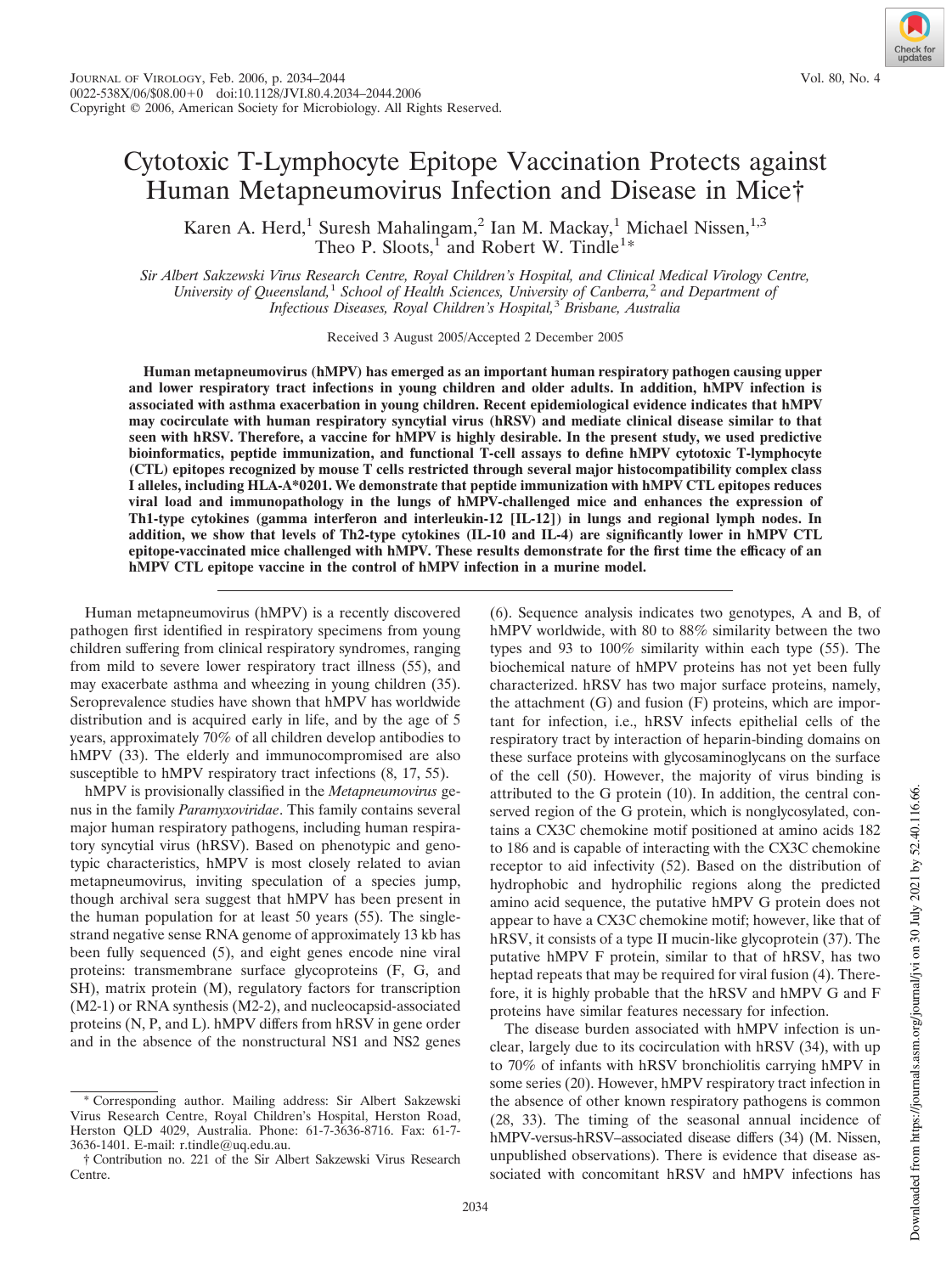TABLE 1. hMPV CTL epitopes recognized by murine CTLs

| $E$ pitope <sup><math>a</math></sup>   | hMPV protein | MHC restriction |
|----------------------------------------|--------------|-----------------|
| $164$ VGALIFTKL $172$                  | N            | $H-2K^b$        |
| <sup>56</sup> CYLENIEII <sup>64</sup>  | $M2-2$       | $H-2K^d$        |
| <sup>32</sup> SLILIGITTL <sup>41</sup> | G,           | $HLA-A*0201$    |
| <sup>35</sup> KLILALLTFL <sup>44</sup> | <b>SH</b>    | $HLA-A*0201$    |

*<sup>a</sup>* Putative MHC "anchor" residues are in bold.

more severe long-term sequelae than that without hMPV involvement (9, 43).

No medications are known to inhibit the growth of hMPV either in vitro or in vivo. As for hRSV, a vaccine is highly desirable for this significant respiratory pathogen, and a vaccine eliciting neutralizing antibody alone is unlikely to be sterilizing or fully protective against disease. Indeed, it has recently been shown in a murine model of hMPV infection that hMPV persists despite the presence of neutralizing antibodies (1). T-cell involvement in the control of hMPV infection is indicated by the observation that T-cell deletion resulted in increased titers of hMPV in the lungs of infected mice (1). Similar T-cell involvement is reported in the control of hRSV infections (45). In the present study, we identify major histocompatibility complex class I (MHC-I)-restricted cytotoxic Tlymphocyte (CTL) epitopes in hMPV which, when administered to mice as a peptide vaccine, generate effector and memory CTL responses and Th1-type cytokine responses which are associated with protection against hMPV infection. In addition, lung histopathology shows reduced mononuclear cell inflammatory infiltration. These studies provide the foundation for the development of vaccines or treatment modalities for hMPV infection.

#### **MATERIALS AND METHODS**

**Epitope prediction.** The genome sequence of type A hMPV/NDL00-1 (NCBI accession no. NC\_004148.1, derived from AF371337), with annotated coding regions and conceptual translations, was used to predict MHC-I-restricted T-cell epitopes in hMPV nucleoprotein (N), matrix protein (M), fusion protein (F), matrix proteins 2-1 and 2-2 (M2-1, M2-2), small hydrophobic protein (SH), and attachment glycoprotein (G) (55). Sequences from the type A hMPV/AUSQ01 strains were also used for the G protein (29) (NCBI protein identification no. AAQ01368-76) and F protein (unpublished data) (NCBI protein identification no. AAL35367, 35369, 35370).

Two independent online algorithms, SYFPEITHI with PAProc (27) (http: //www.syfpeithi.de; http://www.paproc.de) and ProPred1 (46) (http://www.imtech .res.in/raghava/propred1), were used to predict proteasomal cleavage and MHC-I binding for five MHC alleles (mouse  $H$ -2 $K^b$ ,  $D^b$ ,  $K^d$ , and  $L^d$  and human HLA-A\*0201). The following selection criteria were used. First, sequences with high MHC binding scores were preselected from within each protein. Next, sequences with the best MHC binding scores and a proteasomal cleavage site (C terminus) were selected from within the entire proteome. These sequences were ranked according to the MHC binding score for each online algorithm. Ultimately, the results from both algorithms were combined in a panel (consensus prediction) of limited size ( $n = 5$ /mouse allele,  $n = 16$ /human allele, total = 36). To assure prediction quality, "virtual polypeptides" were created with published ligands and T-cell epitopes listed in the SYFPEITHI database and were used to define confidence levels. Moderate confidence levels were set to include the 10 highest MHC binding scores for a particular allele. For SYFPEITHI, they were  $>21\%$ ,  $>23\%$ ,  $>24\%$ ,  $>21\%$ , and  $>26\%$  for the  $K^b$ ,  $D^b$ ,  $K^d$ ,  $L^d$ , and  $A^*0201$ alleles, respectively. For ProPred1, they were  $>23\%, >52\%, >92\%, >49\%,$  and 42%. Any hMPV sequences with MHC binding scores in the moderate confidence level and/or high algorithm rank (1 to 4) were considered to be predicted epitopes or "predictopes" (Table 1).

**Peptides.** Predictopes were synthesized as a PepSet  $(>1 \mu \text{mol scale}; \text{Mimo-}$ topes, Clayton, Australia). Peptides that were identified as epitopes were subsequently resynthesized (at  $>85\%$  purity) and analyzed by high-performance liquid chromatography. Peptides were dissolved in dimethyl sulfoxide at 10 mg/ml (or dimethyl formamide if the sequence included Cys, Met, or Trp).

**Mice.** C57BL/6J (*H-2<sup>b</sup>* ), BALB/c (*H-2<sup>d</sup>* ), and A2Kb (*H-2<sup>b</sup>* , HLA-A\*0201) mice (female, 6 to 8 weeks) were supplied by Animal Resources Centre (Perth, Australia) and maintained under specific-pathogen-free conditions. (A2Kb  $\times$  $BALB/c)F<sub>1</sub> mice (female, 16 weeks) were also used and have been designated$ A2bdF<sub>1</sub> (HLA-A\*0201, *H-2<sup>b</sup>*, *H-2<sup>d</sup>*). A2Kb mice express a chimeric HLA class I molecule, *A2.1K<sup>b</sup>* , on a predominantly C57BL/6J (*H-2<sup>b</sup>* ) background (57). A2Kb mice are capable of making CTL responses restricted through both HLA-A\*0201 and  $H-2^b$  class I molecules. BALB/c mice make CTL responses restricted through  $H-2<sup>d</sup>$ . A2bdF<sub>1</sub> mice make CTL responses restricted through HLA-A\*0201, *H-2<sup>b</sup>* , and *H-2<sup>d</sup>* .

**Cells.** EL4.A2 cells were derived by transfection of EL4 cells with *A2.1K<sup>b</sup>* plasmid encoding the chimeric MHC-I heavy chain (described above) as described previously (14). EL4.A2 cells are susceptible to specific CTL lysis through both *H-2<sup>b</sup>* and HLA-A\*0201 restriction pathways. P815 (mastocytoma cell line) is susceptible to specific CTL lysis through the *H-2<sup>d</sup>* restriction pathway. Cells were maintained in Dulbecco's modified Eagle's medium (Invitrogen, Mt. Waverley, Victoria, Australia) supplemented with 2 mM L-glutamine, 1 mM sodium pyruvate, 20 mM HEPES, 50 μM β-mercaptoethanol, 100 IU/ml penicillin, 100 µg/ml streptomycin, and 10% fetal bovine serum (FBS). Vero E6 cells (used for virus propagation and plaque assay) were maintained in minimal essential medium (MEM; Invitrogen) supplemented with 10% FBS.

**Immunizations.** Mice were immunized subcutaneously at the tail base with either single-peptide epitopes (50  $\mu$ g) or with an equimolar mix of peptides (60  $\mu$ g total), together with tetanus toxoid (0.25  $\mu$ g) as a source of T-helper epitopes and Quil A adjuvant (10  $\mu$ g) as previously described (14). Mice were peptide immunized 8 days prior to evaluation of immune status by T-cell assays or 16 days prior to viral challenge.

**Murine IFN-γ ELISPOT assay.** Peptide-specific gamma interferon (IFN-γ)secreting spleen cells were enumerated by an enzyme-linked immunospot (ELISPOT) assay essentially as described previously (21). Microwell plates (MultiScreen-HA; Millipore, North Ryde, New South Wales, Australia) were coated with capture antibody (rat anti-mouse IFN- $\gamma$ , clone RA-6A2; BD PharMingen, San Diego, CA), blocked with Dulbecco's modified Eagle's medium and 10% FBS, and washed. Spleen cells, either ex vivo or after restimulation with peptide in vitro  $(1 \mu g/ml$  for 6 days), were added at various cell densities with recombinant human interleukin-2 (IL-2) (100 U/ml; Sigma, Castle Hill, New South Wales, Australia) and incubated with peptide  $(10 \mu g/ml)$  or without for 18 h at 37°C. The plates were washed, and detection antibody (biotinylated anti-mouse IFN- $\gamma$ , clone XMG 1.2; BD PharMingen) was added for 2 h at 37°C. After being further washed, plates were developed using streptavidin-alkaline phosphatase (BD PharMingen) and Sigma Fast 5-bromo-4-chloro-3-indolylphosphate-nitroblue tetrazolium (BCIP-NBT) substrate. IFN- $\gamma$  spots were counted using an AID EliSpot reader. Results were calculated as IFN- $\gamma$ -positive cells/10<sup>6</sup> spleen cells (ex vivo) or  $10^4$  cells (postrestimulation) (means  $\pm$  standard errors). Frequency (*f*) was defined as the number of positive cells with peptide minus the number of positive cells without peptide. The activation index (AI) was defined as the number of positive cells with peptide divided by the number of positive cells without peptide.

In vivo depletion of CD8<sup>+</sup> cells. C57BL/6J mice were injected intraperitoneally with ascitic fluid (0.1 ml) containing MAb 2.43 (anti-CD8.2) on days  $-6$ ,  $-5$ ,  $-4$ , and  $-1$  before immunization. Depletion was maintained by injection at 3-day intervals (days 2 and 5). Flow cytometric analysis of peripheral blood cells using fluorescein isothiocyanate-labeled anti-CD8 monoclonal antibody (53-6.72; BD PharMingen) confirmed a >95% depletion of CD8<sup>+</sup> T cells at 1 day before and also 8 days after immunization.

**<sup>51</sup>Cr release cytotoxicity assay.** Peptide-specific cytotoxicity of spleen cells was determined by a  ${}^{51}Cr$  release assay as described previously (21). In summary, target cells were labeled with 100  $\mu$ Ci of <sup>51</sup>Cr (as sodium chromate) (MP Biomedicals, Seven Hills, Australia) for 90 min and then washed and incubated at  $10^4$  cells/microwell for 2 h with peptide (10  $\mu$ g/ml) or without. Spleen cells, postrestimulation with peptide (1  $\mu$ g/ml for 6 days), were added at the specified effector-to-target ratios; assay plates were incubated for 4 to 6 h at 37°C, and then radioactivity (counts per minute) in cell-free supernatant was determined by gamma counting. Results were calculated as percent cytotoxicities using the formula  $[(E-S)/(T-S)] \times 100$ , where *E* represents counts per minute released in the presence of effector cells, *S* represents spontaneous counts per minute with medium only, and *T* represents total counts per minute in the presence of 5% sodium dodecyl sulfate (*S* values were always less than 15% of *T* values). Peptide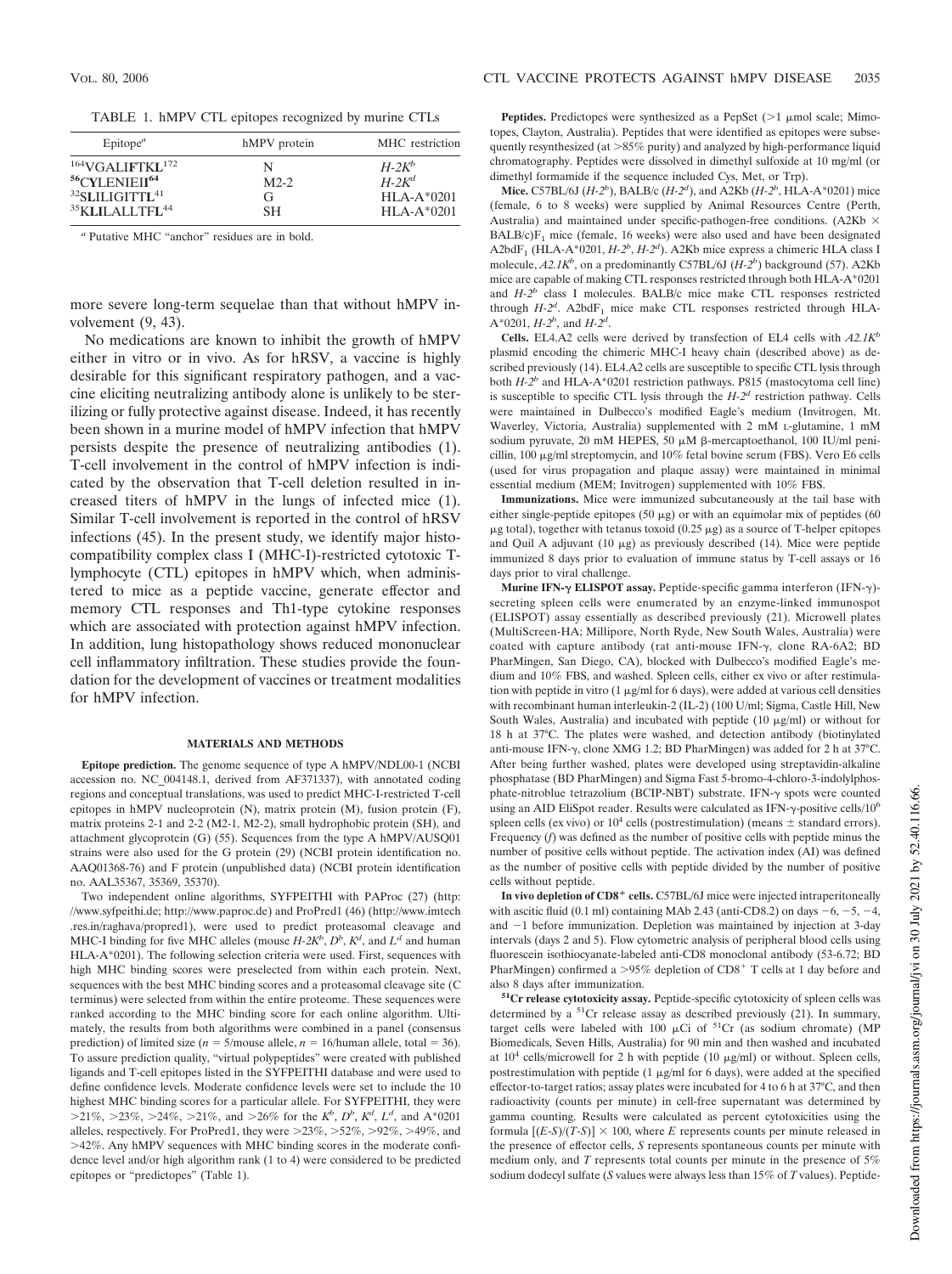specific cytotoxicity was defined as the percent cytotoxicity for targets with peptide minus the percent cytotoxicity for targets without peptide.

**Virus preparation.** hMPV stocks were prepared from plaque-purified virus in Vero E6 cells as previously described (1). Briefly, subconfluent Vero E6 cells in serum-free medium (MEM) were infected with type A hMPV/CAN97-83. The virus was allowed to adsorb for 1 h at 37°C, followed by the addition of tissue culture medium. Infected cells were then incubated at 37°C for 3 days until more than 90% cytopathic effect was observed. Cells were harvested by removal of the medium and replacement with a small volume of serum-free MEM, followed by two freeze-thaw cycles at  $-70^{\circ}$ C and 4°C. The lysates were collected and centrifuged at  $4,000 \times g$  for 20 min at 4<sup>o</sup>C to remove cell debris, and virus titer was determined by plaque assay as described below.

**Infection of mice and tissue sampling.** Immunized mice were anesthetized by intraperitoneal administration of 2,2,2-tribromoethanol (Avertin), followed by intranasal infection with 10<sup>6</sup> PFU of type A hMPV/CAN97-83. Four days later, lungs were collected on ice in phosphate-buffered saline (PBS; Invitrogen) for determination of virus titer by plaque assay or collected in RNAzol B (Biotech Laboratories, Houston, TX) for determination of chemokine/cytokine mRNA by reverse transcriptase (RT)-PCR. A portion of lung tissue was also collected in 10% formalin buffer for histology. Draining pulmonary lymph nodes were removed for cytokine protein determination by enzyme-linked immunosorbent assay (ELISA).

**Determination of virus titer.** hMPV titers from lungs were determined by plaque assay in Vero E6 cells using immunostaining to detect hMPV N protein. Lungs were collected and homogenized in 1 ml of PBS using a hand-held homogenizer (Fisher Scientific, Pittsburgh, PA). The lung homogenates were then placed on ice for 15 min to allow cell debris to settle. Clarified lung lysates were then diluted 10-fold in serum-free MEM (Invitrogen), added to subconfluent Vero E6 cells cultured in serum-free MEM in 24-well plates, and incubated for 1 h at 37°C, followed by 2 ml of medium overlay. At 72 h postinfection, the medium was removed, the wells were carefully washed with PBS, and the cells were fixed with acetone-methanol (60:40). After the cells were air dried, they were immunostained with purified hyperimmune serum reactive against a metapneumovirus N protein (kind gift of Ralph Tripp, University of Georgia) as previously described (1). The anti-N protein antibody was diluted in PBS containing blocking agents (Blotto; Bio-Rad, Hercules, CA) and detected using alkaline phosphatase conjugated goat anti-rabbit immunoglobulin G (Sigma, The Woodlands, TX), and the plaques were counted with  $3^{\prime}, 3^{\prime}$ -diaminobenzidine (DAB; Vector Laboratories, Burlingame, CA).

**Quantification of chemokine and cytokine mRNA expression in lungs.** Total RNA was isolated from lungs by standard methods with RNA-Wiz (Ambion). An RT-PCR procedure was performed as previously described (31, 32) to determine relative quantities of mRNA for chemokines (RANTES, macrophage inflammatory protein  $1\alpha$  [MIP-1 $\alpha$ ], and Mig) and cytokines (IFN- $\gamma$ , IL-12, IL-10, and IL-4). The primers and probes for all genes were purchased from GIBCO BRL (Invitrogen, Carlsbad, CA). Primer and probe sequences for Mig, IL-10, IL-12, IFN- $\gamma$ , and hypoxanthine phosphoribosyltransferase (HPRT) have been published elsewhere (32). Other primer and probe sequences are RANTES (forward, CGCGGATCCCCACGTCAAGGAGTATTTCTACACC; reverse, CGG GATCCCTGGTTTCTTGGGTTTGCTGTG; and probe, GCTAGGACTAGAG CAAGCAATGACAGGGAA), Mip-1a (forward, CGCGGATCCCGGAAGATT CCACGCCAATTC; reverse, GGATCCGGTTGAGGAACGTGTCCTGAAG; and probe, GGAGATGGAGCTATGCAGGTGGCAGGAAT), and IL-4 (forward, GAATGTACCAGGAGCCATATC; reverse, CTCAGTACTACGAGT AATCCA; and probe, AGGGCTTCCAAGGTGCTTCGCA).

Forward and reverse primers are located in 5' and 3' positions of the gene, respectively, and were paired for PCR amplification. After the appropriate number of PCR cycles, the amplified DNA was analyzed by gel electrophoresis and Southern blotting and detected using probe sequence and enhanced chemiluminescence as recommended by the manufacturer (Amersham, Arlington Heights, IL.). PCR amplification with the HPRT reference gene was performed to assess variations in cDNA or total RNA loading between samples. Relative transcript levels were quantified in arbitrary units using ImageJ (Image Processing and Analysis in Java; http://rsb.info.nih.gov/ij/).

**Quantification of cytokine protein expression in PBLNs.** Cells from the peribronchial lymph nodes (PBLNs) were isolated and stimulated with UV-inactivated hMPV in mixed lymphocyte culture medium for 3 days at 37°C as described elsewhere (41, 42). The concentrations of IL-4, IL-10, and IFN- $\gamma$  in the cell-free supernatants were determined by ELISA as described previously (23, 31). The sensitivities of detection were 0.1 ng/ml for IL-4 and IFN- $\gamma$  and 15 pg/ml for IL-10.

**Histopathology staining.** Histopathological examination was performed in a blinded fashion by two independent observers on lung samples isolated from hMPV-infected mice as previously described (23). Lung tissue representing the

central (bronchi-bronchiole) and peripheral (alveoli) airways was fixed in 10% phosphate-buffered formalin, sectioned, and stained with hematoxylin and eosin or alcian blue-periodic acid-Schiff for the enumeration of mucin-secreting cells.

**Statistical analysis.** Data are presented as means  $\pm$  standard errors of the means (SEM). Mean values were compared by Student's *t* test, and a *P* value of  $<$ 0.05 was considered significant.

**Protein sequence alignments.** Sequences for the N, M2-2, SH, and G proteins of hMPV strains  $(n = 31)$  were obtained from NCBI, and alignments were performed with CLUSTAL W (51). Representative hMPV strains were NDL00-1, CAN97-83, CAN97-82, and CAN98-75 for A1, A2, B1, and B2 subtypes, respectively. Protein sequences for other hMPV strains that have been detected in Australia, Canada, and Japan were also included in sequence alignments.

# **RESULTS**

**Prediction of MHC-I binding and proteasomal cleavage.** MHC-I-restricted T-cell epitopes were predicted using two computer-based algorithms, SYFPEITHI (with PAProC) and ProPred1. SYFPEITHI is a database for MHC ligands and peptide motifs and also offers an epitope prediction algorithm (motif based) which results in a list of peptides (8-, 9-, and 10-mers) that have a high probability of being presented by MHC-I molecules (38). PAProC is a prediction tool for cleavages by human and yeast 20S proteasomes based on experimental cleavage data (27). ProPred1 is an online web tool for predicting peptide binding to MHC-I alleles and also allows prediction of the standard and immunoproteasome cleavage sites in an antigenic sequence (46).

We applied these algorithms to seven proteins (N, M, F, M2-1, M2-2, SH, and G) of type A hMPV for five MHC-I alleles (mouse  $H-2K^b$ ,  $D^b$ ,  $K^d$ , and  $L^d$  and human HLA-A\*0201). The seven proteins were chosen by analogy to the related hRSV where the corresponding hRSV proteins elicit CTL responses during hRSV infection. Additionally, the large size of hMPV polymerase deters predictive algorithm or overlapping peptide epitope mapping. Twenty predicted epitopes ("predictopes") were selected for the mouse alleles, and 16 were selected for the human allele (not shown). For all MHC alleles, the frequency of predictopes was highest in the N and F proteins (11/36 and 6/36, respectively). For the mouse alleles, most predictopes were in the N and M proteins (8/20 and 4/20, respectively). For the human allele, most predictopes were in the F, N, and M2-1 proteins (5/16, 3/16, and 3/16, respectively).

**Identification of hMPV CTL epitopes recognized by murine T cells.** We asked whether any of the predictopes would function to elicit murine CTL responses restricted through the appropriate murine and human class I alleles. First, 10 groups of *H-2<sup>b</sup>* mice (C57BL/6J; three mice per group) were immunized, each group with one of the predictope peptides restricted through  $K^b$  or  $D^b$ . An additional control group was immunized with a well-defined  $H$ -2D<sup>b</sup>-restricted epitope of human papillomavirus E7 protein (18). Second, 10 groups of *H-2<sup>d</sup>* mice (BALB/c; three mice per group) were immunized, each group with one of the predictope peptides restricted through  $K^{\bar{d}}$  or  $L^d$ . An additional control group was immunized with a well-defined *H-2K<sup>d</sup>*-restricted epitope of respiratory syncytial virus (25). Third, 16 groups of HLA-A\*0201 transgenic mice (A2Kb; three mice per group) were immunized, each group with one of the predictope peptides restricted through HLA-A\*0201. An additional control group was immunized with a well-defined HLA-A\*0201-restricted epitope of influ-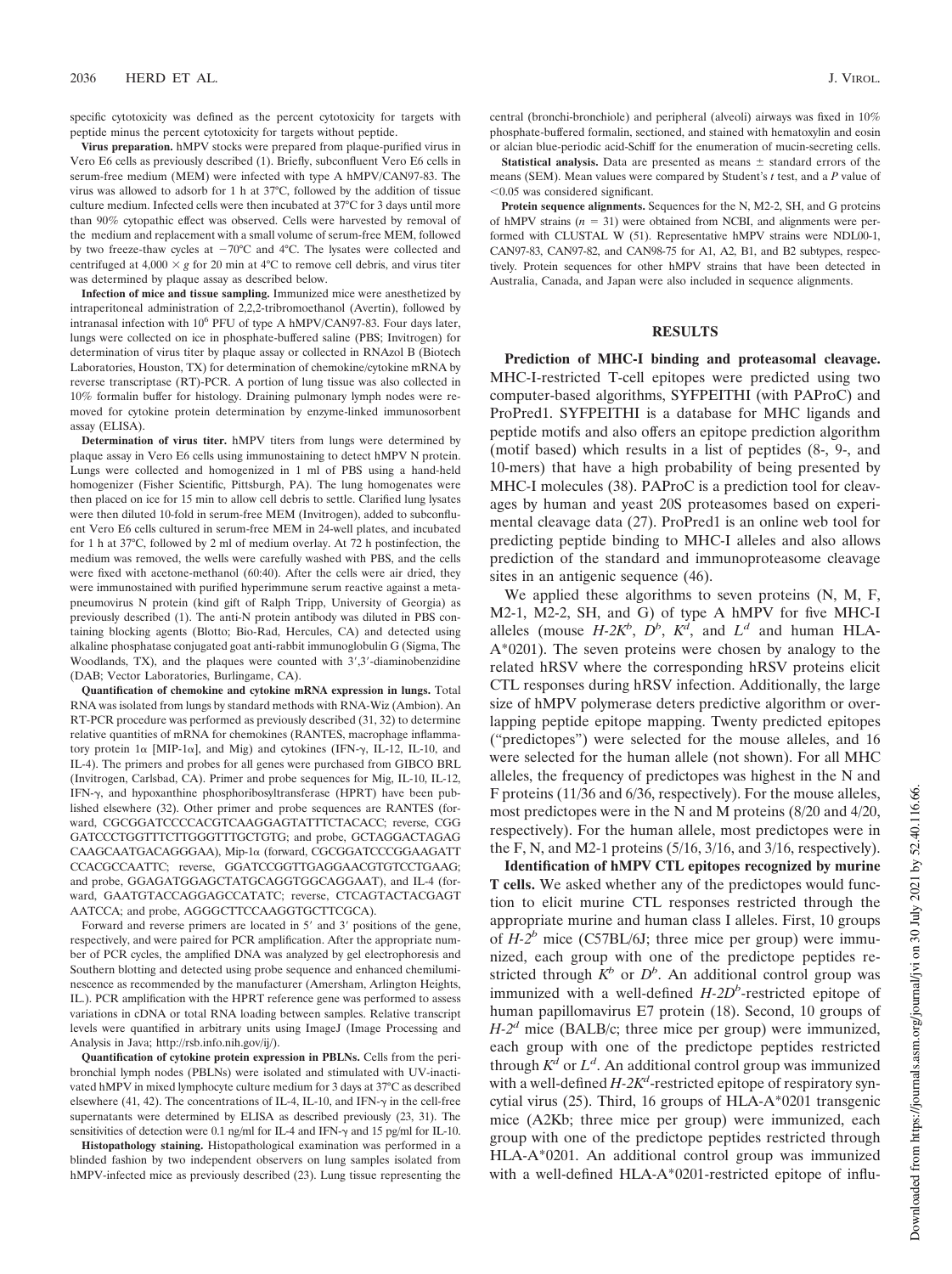

FIG. 1. Peptide immunization of mice with predictopes of hMPV elicits CTL responses. C57BL/6J (*H-2<sup>b</sup>* ), BALB/c (*H-2<sup>d</sup>* ), or A2Kb (HLA-A\*0201) mice were peptide immunized with predictopes from the N, M2-2, SH, or G proteins of hMPV as indicated. Control mice were immunized with well-defined epitopes from other viruses: either human papillomavirus (HPV E7/*H-2<sup>b</sup>*) (18), respiratory syncytial virus (hRSV M2/*H-2<sup>d</sup>*) (25), or influenza virus (FLU M/HLA-A\*0201) (19). Immune status was evaluated 8 days later by T-cell assays (*n* = 3 mice per group). IFN- $\gamma$ -secreting T cells were quantified by ELISPOT assay using spleen cells (A) ex vivo or (B) postrestimulation (post-restim) with peptide for 6 days. Spleen cells were incubated for 18 h with or without peptide as shown. Results are expressed as IFN- $\gamma$ -positive cells/10<sup>6</sup> spleen cells (ex vivo) or 10<sup>4</sup> spleen cells (postrestimulation) (means  $\pm$  standard errors). For controls, f and AI values, respectively, were 120/10<sup>6</sup> and 45 for HPV, 33/10<sup>6</sup> and 21 for hRSV, and  $37/10^6$  and 10 for FLU (ex vivo) or  $280/10^4$  and 43 for HPV,  $28/10^4$  and 4 for hRSV, and  $65/10^4$  and 17 for FLU (postrestimulation). Cytotoxic T cells were measured by a <sup>51</sup>Cr release assay using spleen cells (C) postrestimulation with peptide for 6 days. Spleen cells were tested against target cells with or without peptide as shown. Results are expressed as percent cytotoxicities (means  $\pm$  standard errors) (SEM was always  $\lt 5\%$ ). Numbers represent peptide-specific cytotoxicities (psc) at an effector-to-target ratio of 50:1 (see Materials and Methods). For controls, psc values were 51% for HPV, 45% for hRSV, and 48% for FLU.

enza virus (19). Immune status was evaluated by T-cell assays 8 days later.

**Effector response.** To evaluate effector T-cell responses, ex vivo spleen cells were tested in  $IFN-\gamma$  ELISPOT assays. Spleen cells from  $H-2^b$  mice peptide immunized with the predictope  $164\text{VGALIFT}$ KL $172$  (from N protein) secreted IFN- $\gamma$  when cultured ex vivo with this peptide (Fig. 1A). Spleen cells from  $H-2^d$  mice peptide immunized with the predictope  $56$ CYLENI  $EH^{64}$  (from M2-2 protein) secreted IFN- $\gamma$  when cultured ex vivo with this peptide (Fig. 1A). Spleen cells from HLA-A\*0201 transgenic mice peptide immunized with the predictope <sup>35</sup>KLILALLTFL<sup>44</sup> (from SH protein) or with the predictope  $32$ SLILIGITTL<sup>41</sup> (from G protein) secreted IFN- $\gamma$  when cultured ex vivo with the relevant peptides (Fig. 1A). Effector responses by ex vivo spleen cells were not evident for any other predictopes.

**Memory response.** To evaluate memory T-cell responses, spleen cells postrestimulation with peptide  $(1 \mu g/ml$  for 6 days) were tested in IFN- $\gamma$  ELISPOT and  $51$ Cr release cytotoxicity assays. Restimulated spleen cells from *H-2<sup>b</sup>* mice immunized with the predictope  $164 \text{VGALIFTKL}^{172}$  (from N protein) secreted IFN- $\gamma$  when cultured with this peptide (Fig. 1B). Addi-

tionally, they specifically killed peptide-labeled *H-2<sup>b</sup>* target cells (Fig. 1C). Similarly, restimulated spleen cells from *H-2<sup>d</sup>* mice immunized with the predictope  $56$ CYLENIEII<sup>64</sup> (from M2-2 protein) secreted IFN- $\gamma$  when cultured with this peptide (Fig. 1B). Additionally, they specifically killed peptide-labeled *H-2<sup>d</sup>* target cells (Fig. 1C). Furthermore, restimulated spleen cells from HLA-A\*0201 transgenic mice immunized with the predictope <sup>35</sup>KLILALLTFL<sup>44</sup> (from SH protein) or with the predictope  $32$ SLILIGITTL<sup>41</sup> (from G protein) secreted IFN- $\gamma$ when cultured with the relevant peptides (Fig. 1B). Additionally, they specifically killed peptide-labeled HLA-A\*0201 target cells (Fig. 1C).

**CTL responses are MHC-I-restricted and mediated by CD8 cells.** The CTL responses to the above-described epitopes were restricted by the corresponding MHC-I allele. Thus, restimulated spleen cells from peptide-immunized mice were reacted in a  ${}^{51}Cr$ release cytotoxicity assay with epitope-labeled target cells which expressed the corresponding MHC-I antigen and also with epitope-labeled target cells expressing a noncognate MHC-I antigen. Restimulated spleen cells from <sup>56</sup>CYLENIEII<sup>64</sup>-immunized mice killed  $H - 2^d$ -expressing target cells but not  $H - 2^b$ expressing target cells (Fig. 2A). Restimulated spleen cells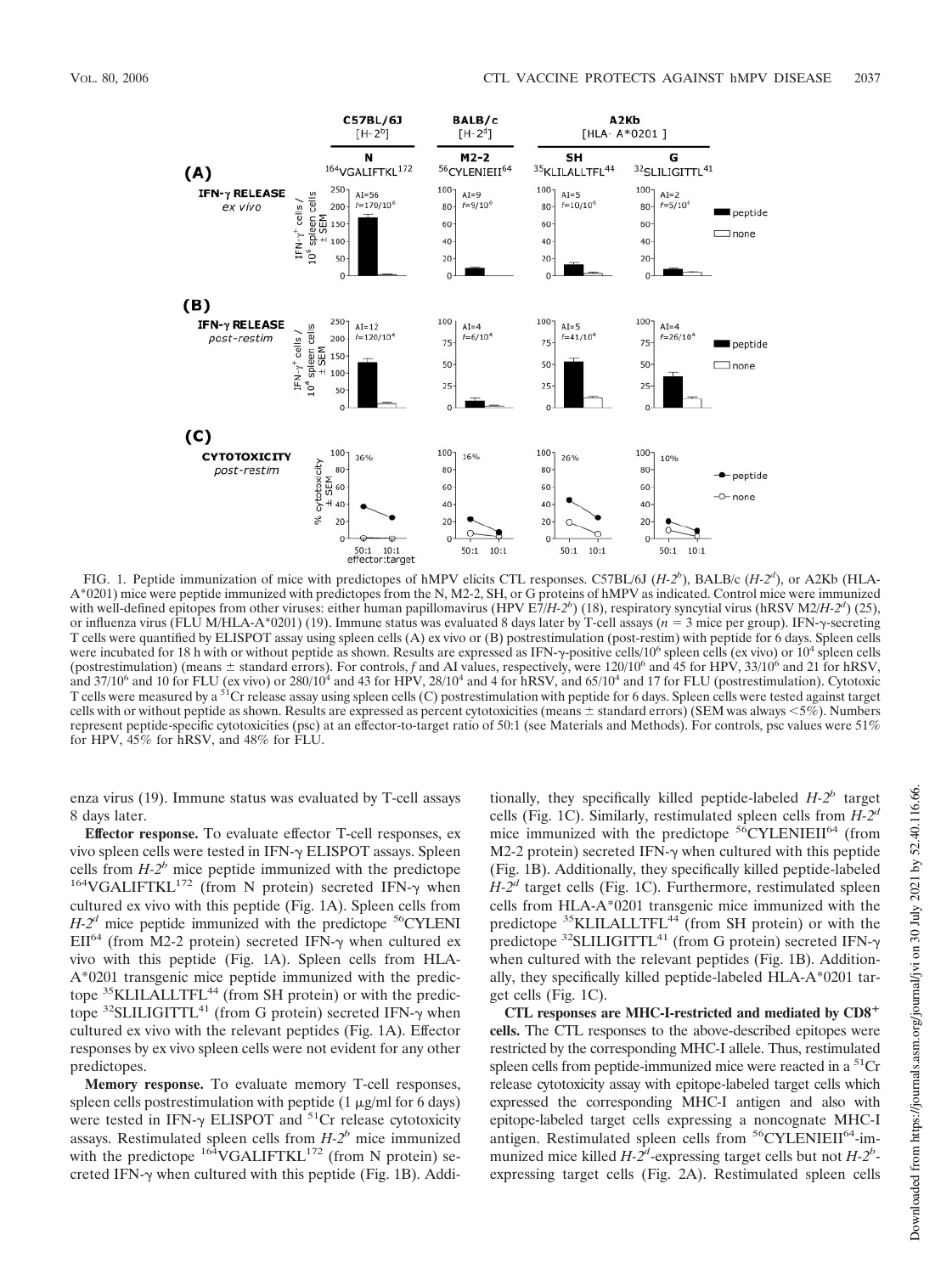

FIG. 2. hMPV-directed CTL response is MHC-I-restricted and mediated by  $CD8^+$  cells. BALB/c  $(H-2^d)$ , A2Kb (HLA-A\*0201), or C57BL/6J  $(H-2^b)$  mice were immunized with peptide epitopes from the M2-2, SH, or N proteins of hMPV as indicated. Restimulated spleen cells were reacted (A) with  $H-2^b$  (EL4) and with  $H-2^d$  (P815) target cells, (B) with  $H-2^d$  and with  $HLA-A^*0201$  (EL4.A2) target cells, and (C) with  $H-2^d$  and with  $H-2^b$  target cells, with (closed symbols) or without (open symbols) peptide, as shown, in a  $51$ Cr release assay. (C, third panel) Restimulated spleen cells were derived from mice which had been depleted of  $CDS^+$  cells. Results are expressed as percent cytotoxicities (means  $\pm$  standard errors) (SEM was always  $\lt 5\%$ ). Numbers represent peptide-specific cytotoxicities at an effector-totarget ratio of 50:1. (D) Flow cytometric analysis of  $CD8<sup>+</sup>$  cells in peripheral blood of representative <sup>164</sup>VGALIFTKL<sup>172</sup>-immunized mice depleted of  $CD8<sup>+</sup>$  cells (right panel) or nondepleted (left panel).

from <sup>35</sup>KLILALLTFL<sup>44</sup>-immunized mice killed HLA-A2-expressing target cells but not *H-2<sup>d</sup>* -expressing target cells (Fig. 2B). Restimulated spleen cells from  $164 \text{VGALIFTKL}$ <sup>172</sup>-immunized mice killed target cells expressing *H-2<sup>b</sup>* but not target cells expressing  $H-2^d$  (Fig. 2C).

We also inquired whether the response was mediated by  $CD8^+$  cells. <sup>164</sup>VGALIFTKL<sup>172</sup>-directed killing (Fig. 2C, second panel) was completely abolished if <sup>164</sup>VGALIFTKL<sup>172</sup>immunized mice were specifically depleted of  $CD8<sup>+</sup>$  T cells (Fig. 2C, third panel, and Fig. 2D).

The above data demonstrate that hMPV contains  $H-2^b$ -, H-2<sup>d</sup>-, and HLA-A\*0201-restricted CTL epitopes which, when administered to mice as peptide vaccines, elicit effector and memory CTL responses. The identified hMPV CTL epitopes are listed in Table 1.

**Vaccination with hMPV CTL epitopes reduces viral load in the lungs of hMPV-challenged mice.** We asked whether vaccination with the identified hMPV CTL epitopes would protect against viral replication in the lungs of hMPV-challenged mice. Groups of 10  $A2bdF<sub>1</sub>$  mice were vaccinated with the identified CTL epitopes from hMPV (<sup>164</sup>VGALIFTKL<sup>172</sup>, N/H-2<sup>b</sup>; <sup>35</sup>KLILALLTFL<sup>44</sup>, SH/HLA-A\*0201) or with "irrelevant" CTL epitopes from other viruses (human papillomavirus, E7/*H-2<sup>b</sup>* ; influenza virus, M/HLA-A\*0201). Eight days after vaccination, immune status was evaluated in 3 of the 10 mice by T-cell assays, and 16 days after vaccination, the remaining 7 mice were hMPV challenged. Four days after challenge, lungs were removed for determination of virus titer.

Spleen cells from mice vaccinated with hMPV CTL epitopes secreted IFN- $\gamma$  when cultured, ex vivo or postrestimulation, with the relevant peptides (Fig. 3A and B). Restimulated spleen cells also specifically killed relevant peptide-labeled target cells (Fig. 3C). These data confirm the induction of CTL responses directed to both of the hMPV CTL epitopes comprising the vaccine.

The remaining mice vaccinated with hMPV CTL epitopes and challenged with hMPV showed  $\sim$  2 log<sub>10</sub> reduction of viral load in the lungs compared to mice vaccinated with irrelevant CTL epitopes (Fig. 3D). Note that mice vaccinated with irrelevant CTL epitopes had good responses to these epitopes (Fig. 3), indicating that protection was associated with a vaccine response that was hMPV specific.

The above data demonstrate that vaccination with the identified CTL epitopes from the N and SH proteins of hMPV is protective in a mouse model of hMPV disease.

**Vaccination with hMPV CTL epitopes upregulates expression of Th1-type cytokines in the lungs and peribronchial lymph nodes of hMPV-challenged mice.** Cytokines and chemokines play crucial roles in mediating recovery from viral infections (39). It was important to establish whether the production of specific antiviral and/or regulatory cytokines and chemokines was altered in hMPV-challenged mice that had been vaccinated with either hMPV or irrelevant CTL epitopes.

RT-PCR analysis revealed that Th1-type cytokines (IFN- $\gamma$ ) and IL-12) were expressed at significantly higher (150% or 50% higher, respectively) mRNA levels in lungs of mice vaccinated with hMPV CTL epitopes than in lungs of mice vaccinated with irrelevant CTL epitopes (Fig. 4B). Interestingly, mice vaccinated with hMPV CTL epitopes also had significantly lower (50% lower) mRNA levels of the Th2-type cytokine IL-10 and trend to reduction of the Th2-type cytokine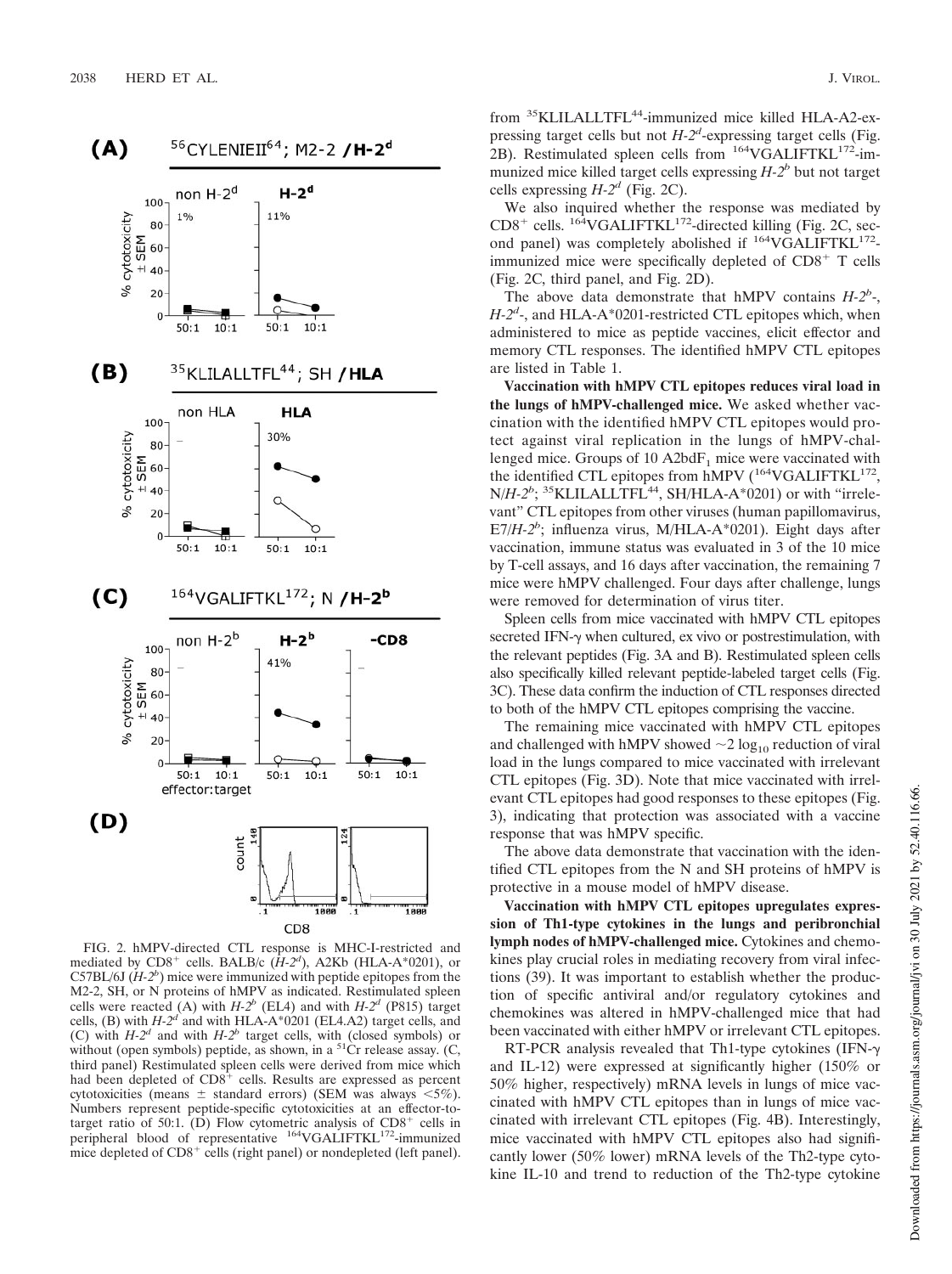

FIG. 3. Vaccination with hMPV CTL epitopes elicits CTL responses associated with a reduction of viral load in lungs of hMPV-challenged mice. A2bdF<sub>1</sub> (HLA-A\*0201, *H-2<sup>b</sup>*, *H-2<sup>d</sup>*) mice were vaccinated with hMPV CTL epitopes (N/*H-2<sup>b</sup>* and SH/HLA-A\*0201). Control mice were vaccinated with irrelevant CTL epitopes from other viruses (human papillomavirus, HPV E7/*H-2<sup>b</sup>* ; influenza virus, FLU M/HLA-A\*0201). Immune status was evaluated 8 days later by T-cell assays (*n* = 3 mice per group) or 16 days later by hMPV challenge. IFN-y-secreting T cells were quantified by ELISPOT assay using spleen cells (A) ex vivo or (B) postrestimulation with peptide for 6 days. Spleen cells were incubated for 18 h with or without peptide as shown. Results are expressed as IFN- $\gamma$ -positive cells/10<sup>6</sup> spleen cells (ex vivo) or  $10^4$  spleen cells (postrestimulation) (means  $\pm$  standard errors). Significance was calculated using Student's *t* test (\*, *P* < 0.05). (C) Cytotoxic T cells were measured by a <sup>51</sup>Cr release assay using spleen cells postrestimulation with peptide for 6 days. Spleen cells were tested against target cells with or without peptide as shown. Results are expressed as percent cytotoxicities (means  $\pm$  standard errors) (SEM was always <5%). Numbers represent peptide-specific cytotoxicities at an effector-to-target ratio of 50:1 (see Materials and Methods). (D) Viral load (*n* - 7 mice per group) was quantified by plaque assay using lungs at 4 days postchallenge with hMPV. Results are expressed as  $log_{10}$  PFU/g lung (means  $\pm$  standard errors). Significance was calculated using Student's *t* test  $(*, P < 0.05)$ .

IL-4 (Fig. 4B). In order to determine whether this shift in cytokine profile at the mRNA level also occurred at the protein level, PBLN cells from vaccinated mice were stimulated in vitro with inactivated hMPV, and supernatants were analyzed for cytokine (IFN- $\gamma$ , IL-4, and IL-10) proteins by ELISA. Th1type cytokine  $(IFN-\gamma)$  was expressed at a significantly higher (at least four times higher) protein level in PBLN cells of mice vaccinated with hMPV CTL epitopes than in those of mice vaccinated with irrelevant CTL epitopes. Furthermore, mice vaccinated with hMPV CTL epitopes also had significantly lower (at least two to three times lower) protein levels of the Th2-type cytokines (IL-10 and IL-4) (Fig. 4D).

This cytokine profile (increased Th1 type and decreased Th2 type) in mice vaccinated with hMPV CTL epitopes was associated with reduced viral load in the lungs, suggesting that Th1-type cytokines are involved in vaccine-mediated immunity to hMPV.

The CXC chemokine Mig (monokine induced by IFN- $\gamma$ ) was expressed at a significantly higher (70% higher) mRNA level in lungs of mice vaccinated with hMPV CTL epitopes than in those of mice vaccinated with irrelevant CTL epitopes. In contrast, the CC chemokines (RANTES and MIP-1 $\alpha$ ) were not expressed at significantly different mRNA levels (Fig. 4A).

**Vaccination with hMPV CTL epitopes reduces histopathology in the lungs of hMPV-challenged mice.** Lung histopathology was examined in hMPV-challenged mice that had been vaccinated with either hMPV CTL epitopes or irrelevant CTL epitopes. Histopathology associated with hMPV infection was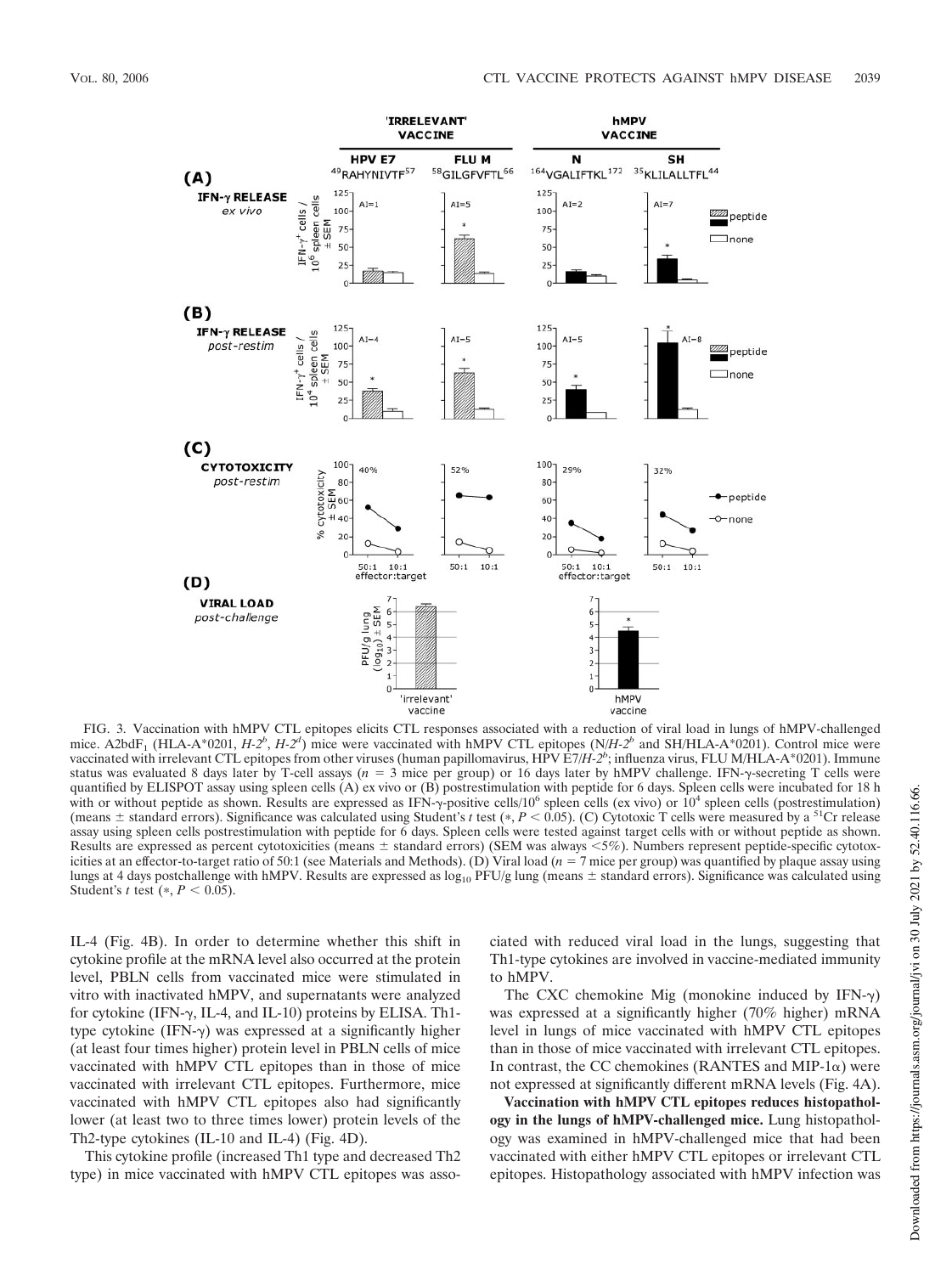

FIG. 4. Vaccination with hMPV CTL epitopes upregulates expression of Th1-type cytokines in lungs and PBLNs of hMPV-challenged mice. A2bdF<sub>1</sub> mice were vaccinated with either hMPV CTL epitopes or irrelevant CTL epitopes and then evaluated by T-cell assays (day 8) or challenged with hMPV (day 16) (see Fig. 2). Chemokine/cytokine expression was evaluated at 4 days postchallenge  $(n = 4$  mice). Expression in lungs was quantified at the mRNA level for (A) chemokines and (B) cytokines with (C) HPRT reference gene. Expression in PBLNs was quantified at the protein level for (D) cytokines. Data are presented as means of triplicate cultures  $\pm$  standard errors. Significance was calculated using Student's  $t$  test ( $\ast$ ,  $P < 0.05$ ; comparison between hMPV and irrelevant vaccine groups).

modest and characterized by mononuclear cell infiltration in the interstitium (Fig. 5A and B). Mice vaccinated with hMPV CTL epitopes showed reduced inflammatory cell infiltrates (Fig. 5C), which correlated with reduced viral load in the lungs (Fig. 3D), indicating that this vaccine was protective in a mouse model of hMPV disease. There was no significant difference in the number of mucin-secreting cells per representative highpower field between hMPV vaccine (11  $\pm$  2.6 cells) and irrelevant vaccine groups (10  $\pm$  1.1 cells, *P* > 0.05) Neutrophils were present around the airways of all hMPV-challenged mice but, interestingly, were significantly reduced in number per representative high-power field for mice vaccinated with hMPV CTL epitopes ( $8 \pm 2.6$  neutrophils) compared to those for mice immunized with irrelevant vaccine ( $23 \pm 4.2$  neutrophils,  $P < 0.01$ ).

**Identified CTL epitopes are present in type A (and some type B) hMPV strains (according to protein sequence alignments).** In this study, type A hMPV protein sequences were used for epitope prediction. Since a human vaccine would ideally be protective against type A and type B hMPV, it is relevant to ask whether the identified CTL epitopes are present in both virus types. Sequence alignments for the N, M2-2, G, and SH proteins were performed for hMPV strains representing subtypes A1, A2, B1, and B2 (Fig. 6).

The N protein (394 amino acids) is highly conserved  $(>95\%$ identity between types). The identified epitope  $(^{164}VGA)$ LIFTKL<sup>172</sup>, N/*H-2<sup>b</sup>*) is located in a similarity region for the *Mononegavirales* order, probably a functional region for RNA binding/protein-to-protein interaction in the nucleocapsid (3). The identified epitope is present in all  $(n = 23)$  strains analyzed (Fig. 6A). The M2-2 protein (71 amino acids) is also conserved ( 90% identity between types). The identified epitope (<sup>56</sup>CYLENIEII<sup>64</sup>, M2-2/*H-2<sup><i>d*</sup>)</sub> is present in all (*n* = 10) strains analyzed (Fig. 6B). As the epitopes identified in the N and M2-2 proteins are completely conserved, protection afforded by a CTL epitope vaccine is expected to extend to both hMPV types.

The G protein (236 amino acids) is highly variable (33 to 37% identity between types) (3, 26). The identified epitope  $(^{32}$ SLILIGITTL<sup>41</sup>, G/HLA-A\*0201) is located in the transmembrane region and is present in all  $(n = 16)$  type A strains analyzed. However, it differs in all  $(n = 4)$  type B strains (Fig. 6C). The SH protein (183 amino acids) is also highly variable (58 to 59% identity between types) (3, 26). The identified epitope (<sup>35</sup>KLILALLTFL<sup>44</sup>, SH/HLA-A\*0201) is located in the transmembrane region and is present in both  $(n = 2)$ subtype A1 strains analyzed. However, it differs in all  $(n = 8)$ other subtypes (Fig. 6D).

# **DISCUSSION**

While hMPV ranks between hRSV and parainfluenza type 3 (PIV3) in severity of the disease that it causes (30), it is nonetheless a global and significant respiratory pathogen. As for hRSV and PIV3, a vaccine for hMPV is highly desirable (15), particularly in view of recent reports that dual infection with hRSV and hMPV is strongly associated with exacerbated illness compared with hRSV infection alone (9, 43) and that hMPV infection is associated with asthma in children (35). hMPV establishes productive infection in mucus epithelial cells of the upper and lower respiratory tract. By analogy with other epitheliotropic human viral infections (e.g., HPV, hRSV), hMPV proteins expressed during infection are likely to be targets of  $CD8<sup>+</sup>$  CTL responses, which may be associated with reduced viral titers and disease. To develop a successful vaccination strategy, viral antigens that activate both protective CTL and humoral responses may be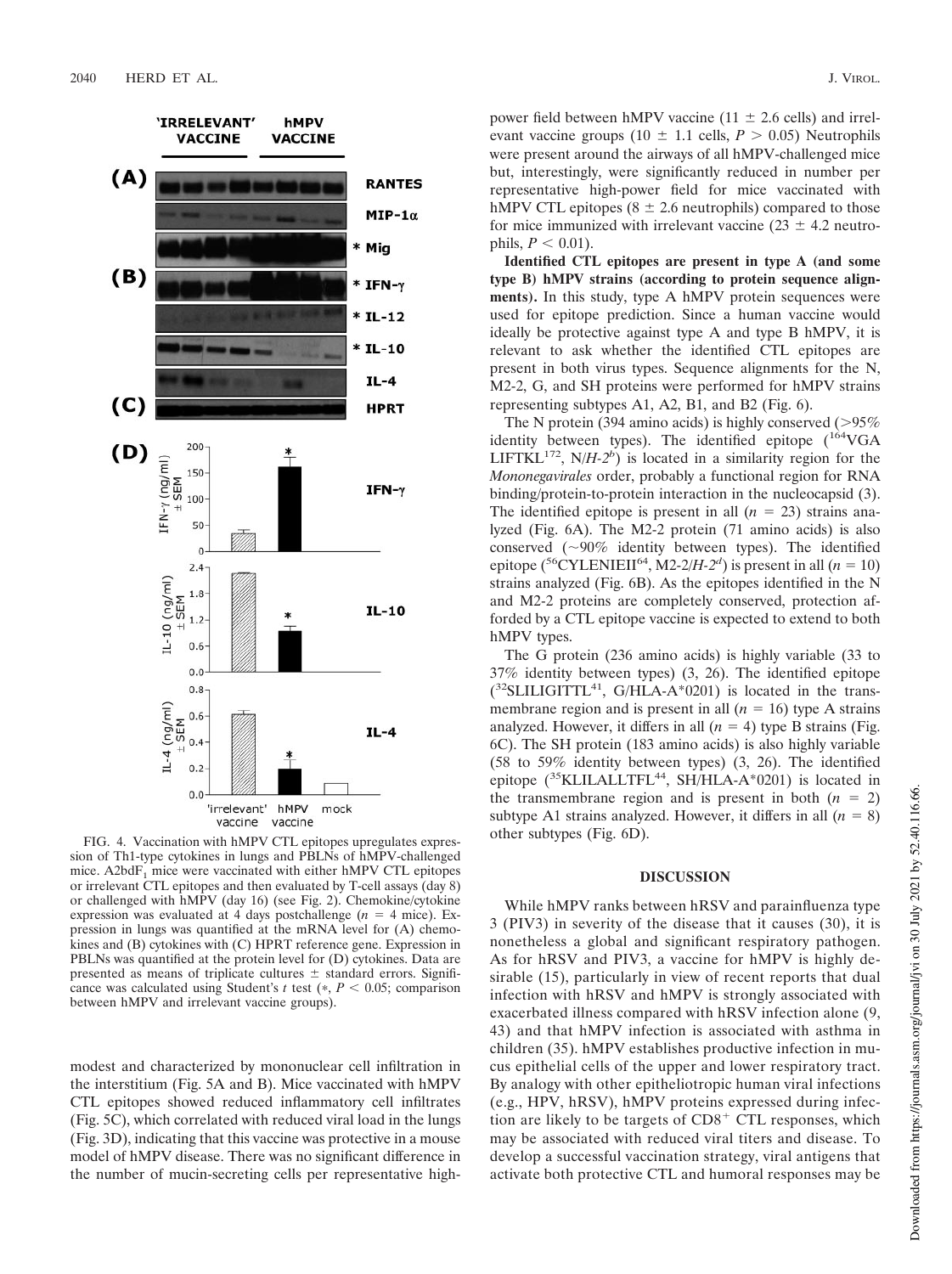

FIG. 5. Vaccination with hMPV CTL epitopes reduces histopathology in lungs of hMPV-challenged mice. A2bdF<sub>1</sub> mice were vaccinated with either hMPV CTL epitopes or irrelevant CTL epitopes and then evaluated by T-cell assays (day 8) or challenged with hMPV (day 16) (see Fig. 2). Histopathological changes in lungs at 4 days postchallenge were examined by hematoxylin and eosin staining. Representative sections are shown for mice that were (A) uninfected,  $(B)$  vaccinated with irrelevant CTL epitopes, or (C) vaccinated with hMPV CTL epitopes (magnification,  $\times$ 10).

necessary. While progress has been made in defining the hMPV-directed humoral response both during natural infection (1) and following vaccination (48), nothing is hitherto known of hMPV epitopes targeted by the CTL response, nor whether a vaccine-induced hMPV-directed CTL response might contribute to the control of infection. In a recent study, Alvarez and Tripp examined aspects of the innate and adaptive immune response associated with hMPV infection in a BALB/c mouse model and showed that primary hMPV infection is associated with delayed CTL activity that coincides with decreased hMPV titer in the lung, suggesting that hMPV-directed CTL might contribute to the control of infection (2). There is compelling evidence that CTLs directed to specific epitopes are sufficient to eradicate or control disease in a number of viral infections, e.g., Epstein-Barr virus (40), bovine leukemia (24), and paramyxoviruses (25). For hRSV, CTL-mediated protection is recorded in a murine model  $(13, 45)$ , and  $CD8<sup>+</sup>$  T cells are thought to play a pivotal role in recovery from hRSV infection in infants (12, 53).

In this study, we examined the hMPV proteome to define CTL epitopes recognized by murine CTLs relevant to immunological sequelae and vaccinology of hMPV infection. Epitopes were identified in four of the seven proteins examined (N, M2-2, SH, and G but not M, F, or M2-1) from the hMPV proteome (nine proteins). Epitopes were predicted for five MHC alleles and identified for three alleles. The success of each prediction algorithm (number of identified epitopes as a percentage of predictopes) varied by allele from 0 to 50%. Three of the four identified epitopes were predicted by both algorithms. However, some predictopes were not identified as epitopes. This likely reflects that events other than MHC binding and proteasomal cleavage, e.g., transmembrane transporter binding and T-cell receptor (TCR) binding, are also necessary for epitope functionality. Algorithms for the integrated prediction of MHC binding, transmembrane transport, and proteasomal cleavage will soon be available online, but prediction of TCR binding is not yet possible. Nevertheless, an immunoinformatics approach to epitope identification can be successful, as demonstrated here. Starting with the viral genome, it was possible to derive a viral immunome (a set of epitopes and antigens that interface with the immune system).

We show for the first time that vaccination of mice with hMPV CTL epitopes reduces both viral load and hMPV-associated histopathology in the lungs. We find that vaccination

significantly enhances expression of Th1-type cytokines IL-12 (in lungs) and IFN- $\gamma$  (in lungs and pulmonary lymph nodes), presumably predisposing to a local Th1 milieu. Interestingly, control mice (vaccinated with irrelevant CTL epitopes and challenged with hMPV) exhibited higher expression levels of Th2-type cytokines IL-4 and IL-10 (in lungs and pulmonary lymph nodes). Our findings are consistent with the observation of Alvarez and Tripp that hMPV infection is associated with low levels of IFN- $\gamma$  expression and high induction levels of the Th2-type cytokine IL-10 (2).

As is true for most respiratory viruses, humoral immunity to hMPV may be adequate to at least partially control disease but not to provide full sterilizing immunity. Naturally acquired humoral immunity to hMPV is apparently unable to fully control infection since children more than 12 years of age have higher virus neutralizing antibody levels than those aged 5 years (55), which suggests that reinfections may frequently occur in spite of the presence of circulating hMPV antibody. In the mouse model of hMPV infection, in addition to humoral immunity, there is evidence of a T-cell response to hMPV. Lungs of infected mice exhibit mononuclear cell infiltration and an inflammatory environment conducive to CTL response induction. A CTL response can be demonstrated when viral load starts to diminish, following viral challenge (2). Furthermore, depletion of T cells or NK cells results in increased viral titers in the lungs of infected mice, indicating at least some T-cell-mediated, as well as antibody-mediated, immune control of viral persistence (1). Nonetheless, virus persists at a low level in spite of the T-cell response, reinforcing a view that immunity acquired by natural infection or viral challenge with hMPV is insufficient to eliminate infection. That hMPV infection in the mouse model does not engender a prominent T-cell response is supported by the observation of low IFN- $\gamma$  expression levels by CD8 cells and increased IL-10 expression levels by CD4 and CD8 cells, coinciding with a peak of virus replication in the lung, and by the lack of up-regulation of activation and adhesion molecules in bronchoalveolar lavage leukocytes (2).

The IFN- $\gamma$  release and cytotoxicity results we obtained for the CTL epitopes from hMPV compare favorably with those obtained for previously well-documented protective CTL epitopes from other viruses (Fig. 1 and 3). The identified epitopes are recognized by murine CTLs and are found within four (N, M-2, G, and SH) of the nine hMPV putative proteins. All may be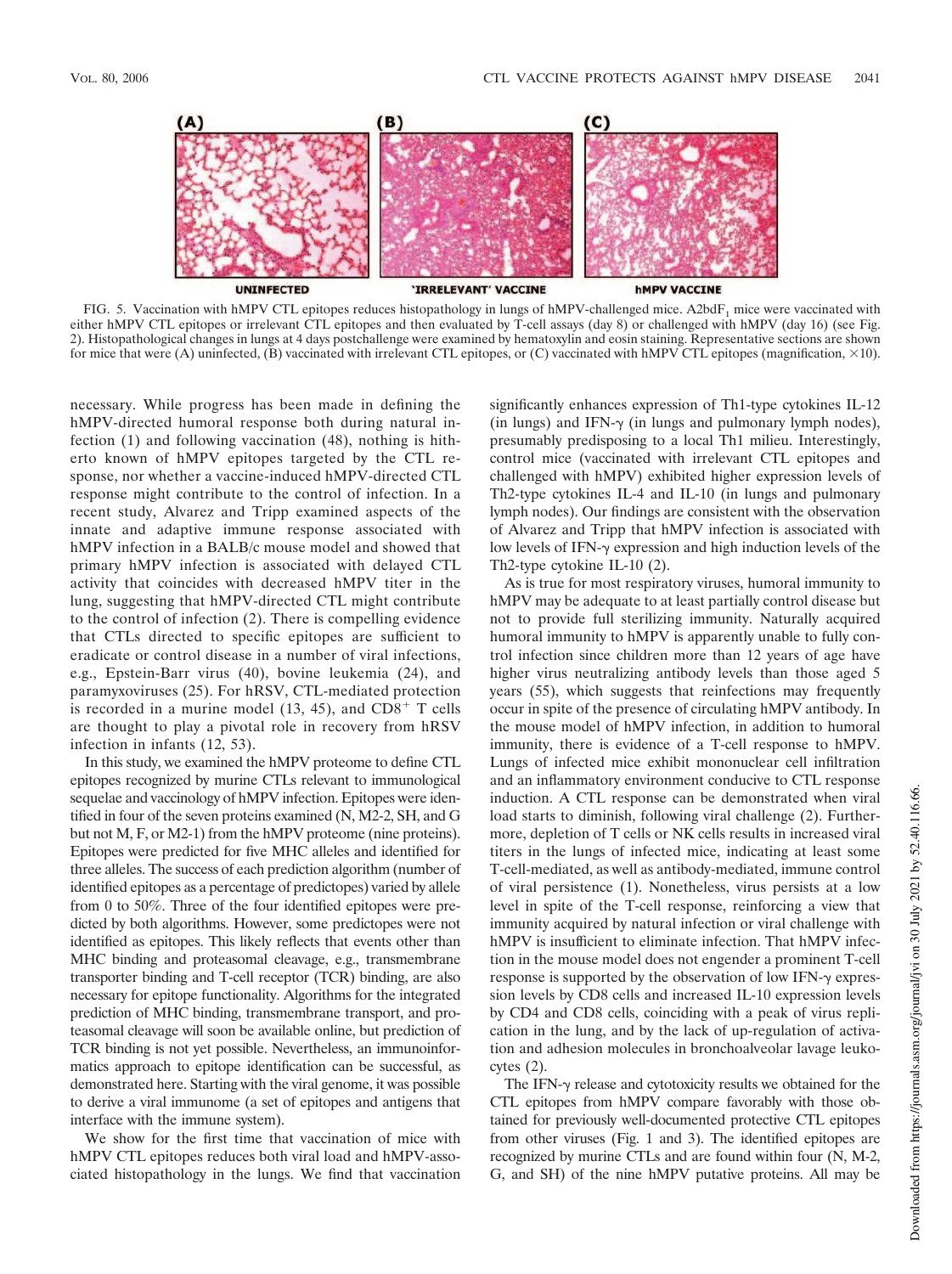$\overline{ }$ 

| (A)                                                               | N protein                                                                                                                                                                                                                                                                                                                                                                                                                                                                                                                                                                                          | similarity                                                                                                                                                                                                                                                                                                                                                       |
|-------------------------------------------------------------------|----------------------------------------------------------------------------------------------------------------------------------------------------------------------------------------------------------------------------------------------------------------------------------------------------------------------------------------------------------------------------------------------------------------------------------------------------------------------------------------------------------------------------------------------------------------------------------------------------|------------------------------------------------------------------------------------------------------------------------------------------------------------------------------------------------------------------------------------------------------------------------------------------------------------------------------------------------------------------|
| $\ast$                                                            | A1_NP690063_NDL 00-1<br>A1_AAN52900_CAN 99-81<br>A1_AAN52888_CAN 00-14<br>A1 AAS22098 JPS 03-180<br>A2 AAN 52886 CAN 00-12<br>A2_AAN52890_CAN 00-16<br>A2_AAN52892_CAN_97-83<br>A2_AAS22082_JPS 03-176<br>A2_AAS22090_JPS 03-178<br>A2_AAS22106_JPS 03-187<br>A2_AAS22122_JPS 03-240<br>B1_AAN52891_CAN_97-82<br>B1 A4S22074 JPS 02-76<br>B1_AAS22114_JPS 03-194<br>B2_AAN52893_CAN 98-73<br>B2_AAN52894_CAN_98-74<br>B2_AAN52895_CAN 98-75<br>B2_AAN52896_CAN_98-76<br>B2_AAN52897_CAN 98-77<br>B2_AAN52898_CAN 98-78<br>B2 AAN 52899 CAN 98-79<br>B2_AAN52887_CAN 00-13<br>B2 AAN52889 CAN 00-15 | 130<br>.140.<br>.150<br>.180.<br>LLCVGALIFTKLASTIEVGLETTVRRANRVL<br>KSWVEEIDKEARKTMATLLKESSGNIPQNQRPSAPDTPII<br>$\mathbf{V}$ . The state of the state of the state of the state of the state of the state of the state of the state of the state of the state of the state of the state of the state of the state of the state of the state of th<br>V.<br>$V$ . |
| (B)                                                               | M2-2 protein                                                                                                                                                                                                                                                                                                                                                                                                                                                                                                                                                                                       |                                                                                                                                                                                                                                                                                                                                                                  |
|                                                                   | * A1_NP690068_NDL 00-1<br>A1_AAS22103_JPS 03-180<br>→ A2_AAQ67697_CAN 97-83<br>A2_AAS22087_JPS 03-176<br>A2_AAS22095_JPS 03-178<br>A2_AAS22111_JPS 03-187<br>A2_AAS22127_JPS 03-240<br>B1_AAS22079_JPS 02-76<br>B1_AAS22119_JPS 03-194<br>B2_AAQ67688_CAN 98-75                                                                                                                                                                                                                                                                                                                                    | MTLHMPCKTVKALIKCSEHGPVFITIEVDDMIWTHKDLKEALSDGIVKSHTNIYNCYLENIEIIYVKAYLS                                                                                                                                                                                                                                                                                          |
| (C)                                                               | G protein                                                                                                                                                                                                                                                                                                                                                                                                                                                                                                                                                                                          | internal<br>external<br>trans-membrane                                                                                                                                                                                                                                                                                                                           |
| $\ast$<br>∗<br>∗<br>$\ast$<br>$* *$<br>$\ast$<br>$\ast$<br>$\ast$ | A1_NP690070_NDL 00-1<br>A1_AAS22105_JPS 03-180<br>A1_AAQ01375_AUS Q01-729<br>A1_AAQ01368_AUS Q01-718<br>A1_AAQ01372_AUS Q01-634<br>A1_AAQ01369_AUS Q01-419<br>A1_AAQ01371_AUS Q01-726<br>A1_AAQ01376_AUS Q01-629<br>AL_AAQ01373_AUS Q01-029<br>AL_AAQ01373_AUS Q01-799<br>AL_AAQ01370_AUS Q01-641<br>AL_AAQ01374_AUS Q01-725<br>A2_AAQ67699_CAN 97-83<br>A2_AAS22089_JPS 03-176<br>A2_AAS22097_JPS 03-178<br>A2_AAS22113_JPS 03-187<br>A2_AAS22129_JPS 03-240<br>B1_AAS22081_JPS 02-76<br>B1_AAS22121_JPS 03-194<br>B2_AAQ67690_CAN 98-75                                                          | MEVKVENIRTIDMLKARVKNRVARSKCFKNAS<br>VLIGITTLSIALNIYLIINYKMQKNTSESEHHTSSSPME<br>E<br>T. . E.<br>T. . E.<br>. <i>.</i><br>T. . G<br>T. . G<br>T. . G<br>T G<br>T. . G.<br>$TI$ TSP.T.<br>.<br>TITS. P.T.<br>T1TG.P.T.<br>TITG. P. T.<br>::: R::::: A::::::::::::::R::::::::<br>RAFKIIRS.R.YR<br>ARAFKMIRSHR                                                        |
| (D)                                                               | <b>SH protein</b>                                                                                                                                                                                                                                                                                                                                                                                                                                                                                                                                                                                  |                                                                                                                                                                                                                                                                                                                                                                  |
| ж                                                                 | A1_NP690069_NDL 00-1<br>A1 AAS22104 JPS 03-180<br>A2 AAQ67698 CAN 97-83<br>A2_AAS22088_JPS 03-176<br>A2_AAS22096_JPS 03-178                                                                                                                                                                                                                                                                                                                                                                                                                                                                        | <b>internal</b><br>Mitibviksbessktetnikkiikbnsenviivikitikitetteitvtitikkikken loitessa 20.<br>.<br>.<br>A.<br>$\sim$<br>نتبذ بالتناب<br>and the contract of a series of the series of the series of<br>$\ldots$ A.<br>access to a contract<br>. A .<br>.                                                                                                        |

protein (amino acids 120 to 191 of 394) with similarity region (54) boxed. (B) M2-2 protein (amino acids 1 to 71 of 71). (C) G protein (amino acids 1 to 72 of 236) with transmembrane domain (54) boxed. (D) SH protein (amino acids 1 to 72 of 183) with transmembrane domain (54) boxed. Identified CTL epitope sequences are shaded.  $*$  indicates virus types used for epitope prediction;  $\rightarrow$  indicates virus type used for challenge.

biologically relevant since, as has been demonstrated with other viruses (e.g., EBV [7]), CTLs to all virally derived nascent proteins may be generated by cross-presentation.

The identified epitopes in the N and M2-2 proteins are completely conserved among hMPV types. A similar situation in humans would engender optimism that a vaccine comprising CTL epitopes restricted through the major HLA class I supertypes (44) would offer protection to most of the population against most hMPV types. Cross-reactive immunity is important not only from a community vaccine perspective but also because heterologous hMPV infections may occur in individuals (36), including infants (16).

Both the epitopes from the G and SH proteins are located in transmembrane regions, which exhibit minimal variability in these otherwise variable surface glycoproteins, and are restricted by the HLA-A\*0201 allele, which has a binding motif of a 9- or 10-mer sequence with hydrophobic amino acids (A, I, L, M, V, and T) at anchor positions (position 2 and C terminus). The epitope from the G protein is present in type A hMPV. For type B, however, the amino acid sequence is iden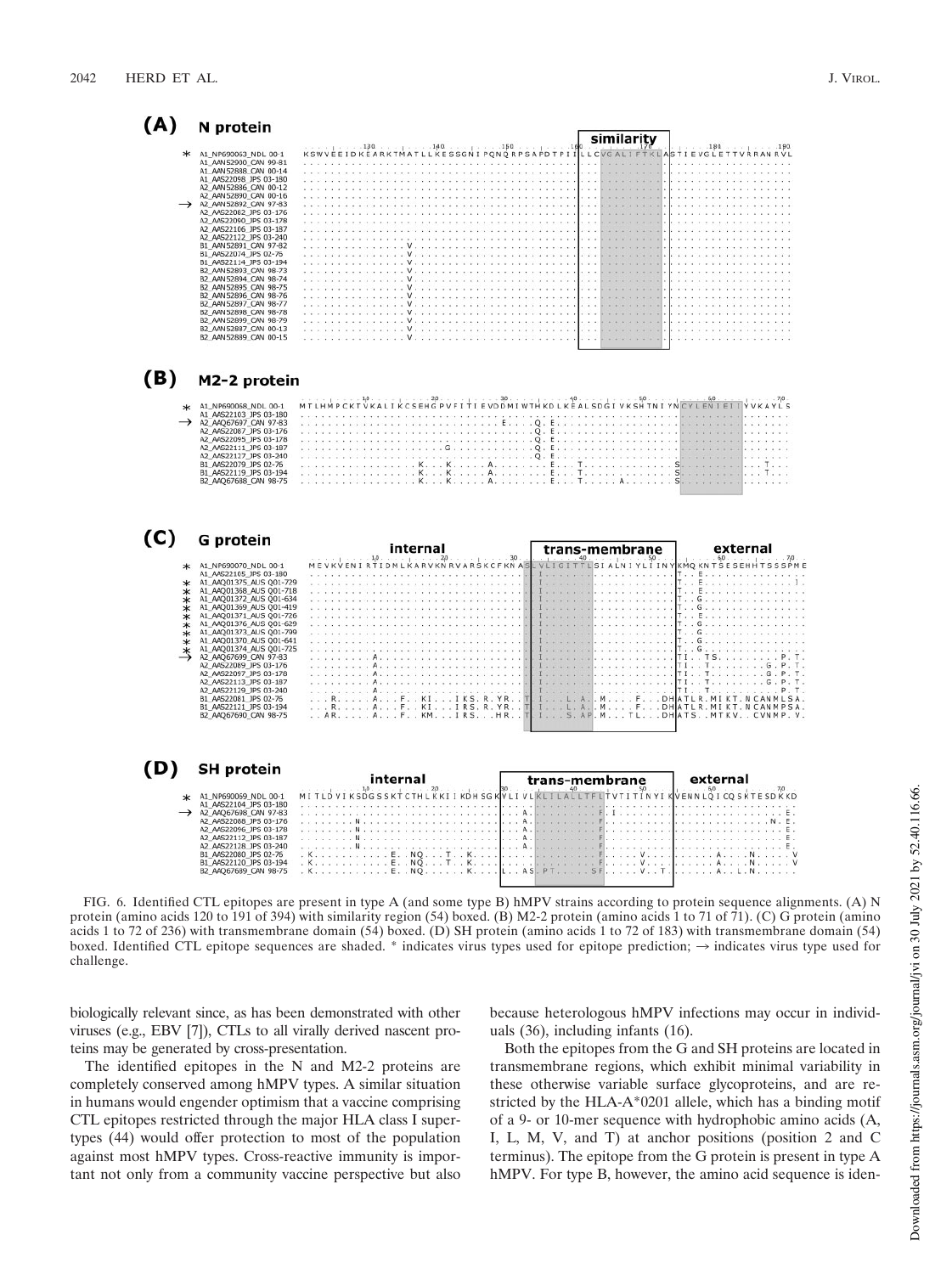tical at the anchor positions (MHC binding should still be possible) and differs at a few nonanchor positions, some of which may be involved in TCR binding (note that promiscuity in nonanchor residues can be tolerated for TCR recognition). The epitope from the SH protein is present in subtype A1 hMPV. For subtypes A2 and B1, however, the amino acid sequence differs at an anchor position (MHC binding may be compromised). For subtype B2, the sequence differs further  $(L\rightarrow P, F\rightarrow S)$  at the anchor positions (MHC binding is not expected). As the epitopes identified in the G and SH proteins are conserved mainly in type A hMPV, protection afforded by a CTL epitope vaccine could extend to some subtypes, with the probable exception of subtype B2. In general, CTL epitopes in variable proteins may be less suitable for consideration for inclusion in a vaccine designed to elicit cross-protective immunity. As with the G protein of hRSV (11, 56), immune pressure during natural infection may contribute to the accumulation of amino acid changes in the G protein of hMPV.

Vaccine approaches to hMPV infection have hitherto involved the induction of humoral responses. As with hRSV and PIV3 proteins, the surface glycoproteins F and G are major targets of a neutralizing antibody response. In a hamster model of hMPV infection (49), vaccine-induced neutralizing antibodies to hMPV F protein (induced by a chimeric bovine/human PIV3 vector harboring hRSV F and hRSV G proteins as well as hMPV F protein) protected against hMPV challenge. Since hMPV F protein (unlike hMPV G protein) is highly conserved (4, 55), antibody to F protein is likely to provide cross-reactive immunity for all hMPV subtypes (A1, A2, B1, and B2) (47), and this is indicated in a primate model of infection (48). Recently described reverse genetics systems provide the possibility of developing attenuated derivative hMPVs as candidates for antibody-inducing vaccines (6, 22).

In summary, we have identified epitopes in a number of hMPV proteins as targets for protective T-cell immunity. CTL epitopes are likely to be important in understanding the dynamics of hMPV immune control in natural infection in clinical settings and to be relevant in vaccine development. The use of CTL epitope vaccines for infections with paramyxoviruses is likely to obviate concerns of Th2-mediated enhancement of disease which occurs in infected individuals following specific vaccination, as has occurred with RSV (41). While our studies establish proof of principle of protection against hMPV infection by immunization with hMPV CTL epitopes, extrapolation to humans would require human-appropriate vaccine formulations validated in clinical trials. A vaccine approach which elicits both CTL and humoral responses against the major protagonists of respiratory disease (hRSV, hMPV, and PIV) would be particularly relevant (49).

#### **ACKNOWLEDGMENTS**

Karen A. Herd and Suresh Mahalingam contributed equally to this work and should be considered joint first authors.

Ralph Tripp kindly provided hMPV virus. Huayang Guo conducted transcript quantitation in gels. Joshua Farber provided RANTES and  $Mip-1\alpha$  primer sequences. Donna West and her staff provided excellent animal husbandry.

The work was supported by grants from the Royal Children's Hospital Foundation (Brisbane) and the University of Canberra. S.M. is the recipient of the NHMRC R. Douglas Wright Fellowship.

### **REFERENCES**

- 1. **Alvarez, R., K. S. Harrod, W. J. Shieh, S. Zaki, and R. A. Tripp.** 2004. Human metapneumovirus persists in BALB/c mice despite the presence of neutralizing antibodies. J. Virol. **78:**14003–14011.
- 2. **Alvarez, R., and R. A. Tripp.** 2005. The immune response to human metapneumovirus is associated with aberrant immunity and impaired virus clearance in BALB/c mice. J. Virol. **79:**5971–5978.
- 3. **Barr, J., P. Chambers, C. R. Pringle, and A. J. Easton.** 1991. Sequence of the major nucleocapsid protein gene of pneumonia virus of mice: sequence comparisons suggest structural homology between nucleocapsid proteins of pneumoviruses, paramyxoviruses, rhabdoviruses and filoviruses. J. Gen. Virol. **72:**677–685.
- 4. **Bastien, N., S. Normand, T. Taylor, D. Ward, T. C. Peret, G. Boivin, L. J. Anderson, and Y. Li.** 2003. Sequence analysis of the N, P, M and F genes of Canadian human metapneumovirus strains. Virus Res. **93:**51–62.
- 5. **Biacchesi, S., M. H. Skiadopoulos, G. Boivin, C. T. Hanson, B. R. Murphy, P. L. Collins, and U. J. Buchholz.** 2003. Genetic diversity between human metapneumovirus subgroups. Virology **315:**1–9.
- 6. **Biacchesi, S., M. H. Skiadopoulos, L. Yang, E. W. Lamirande, K. C. Tran, B. R. Murphy, P. L. Collins, and U. J. Buchholz.** 2004. Recombinant human metapneumovirus lacking the small hydrophobic SH and/or attachment G glycoprotein: deletion of G yields a promising vaccine candidate. J. Virol. **78:**12877–12887.
- 7. **Blake, N., T. Haigh, G. Shaka'a, D. Croom-Carter, and A. Rickinson.** 2000. The importance of exogenous antigen in priming the human  $CD8 + T$  cell response: lessons from the EBV nuclear antigen EBNA1. J. Immunol. **165:** 7078–7087.
- 8. **Boivin, G., Y. Abed, G. Pelletier, L. Ruel, D. Moisan, S. Cote, T. C. Peret, D. D. Erdman, and L. J. Anderson.** 2002. Virological features and clinical manifestations associated with human metapneumovirus: a new paramyxovirus responsible for acute respiratory-tract infections in all age groups. J. Infect. Dis. **186:**1330–1334.
- 9. **Bosis, S., S. Esposito, H. G. Niesters, P. Crovari, A. D. Osterhaus, and N. Principi.** 2005. Impact of human metapneumovirus in childhood: comparison with respiratory syncytial virus and influenza viruses. J. Med. Virol. **75:**101–104.
- 10. **Bourgeois, C., J. B. Bour, K. Lidholt, C. Gauthray, and P. Pothier.** 1998. Heparin-like structures on respiratory syncytial virus are involved in its infectivity in vitro. J. Virol. **72:**7221–7227.
- 11. **Cane, P. A., and C. R. Pringle.** 1995. Evolution of subgroup A respiratory syncytial virus: evidence for progressive accumulation of amino acid changes in the attachment protein. J. Virol. **69:**2918–2925.
- 12. **Chiba, Y., Y. Higashidate, K. Suga, K. Honjo, H. Tsutsumi, and P. L. Ogra.** 1989. Development of cell-mediated cytotoxic immunity to respiratory syncytial virus in human infants following naturally acquired infection. J. Med. Virol. **28:**133–139.
- 13. **Connors, M., P. L. Collins, C. Y. Firestone, and B. R. Murphy.** 1991. Respiratory syncytial virus (hRSV) F, G, M2 (22K), and N proteins each induce resistance to hRSV challenge, but resistance induced by M2 and N proteins is relatively short-lived. J. Virol. **65:**1634–1637.
- 14. **Doan, T., M. Chambers, M. Street, G. J. Fernando, K. Herd, P. Lambert, and R. Tindle.** 1998. Mice expressing the E7 oncogene of HPV16 in epithelium show central tolerance, and evidence of peripheral anergising tolerance, to E7-encoded cytotoxic T-lymphocyte epitopes. Virology **244:**352–364.
- 15. **Durbin, A. P., and R. A. Karron.** 2003. Progress in the development of respiratory syncytial virus and parainfluenza virus vaccines. Clin. Infect. Dis. **37:**1668–1677.
- 16. **Ebihara, T., R. Endo, N. Ishiguro, T. Nakayama, H. Sawada, and H. Kikuta.** 2004. Early reinfection with human metapneumovirus in an infant. J. Clin. Microbiol. **42:**5944–5946.
- 17. **Falsey, A. R., D. Erdman, L. J. Anderson, and E. E. Walsh.** 2003. Human metapneumovirus infections in young and elderly adults. J. Infect. Dis. **187:** 785–790.
- 18. **Feltkamp, M. C., H. L. Smits, M. P. Vierboom, R. P. Minnaar, B. M. de Jongh, J. W. Drijfhout, J. ter Schegget, C. J. Melief, and W. M. Kast.** 1993. Vaccination with cytotoxic T lymphocyte epitope-containing peptide protects against a tumor induced by human papillomavirus type 16-transformed cells. Eur. J. Immunol. **23:**2242–2249.
- 19. **Gotch, F., J. Rothbard, K. Howland, A. Townsend, and A. McMichael.** 1987. Cytotoxic T lymphocytes recognize a fragment of influenza virus matrix protein in association with HLA-A2. Nature **326:**881–882.
- 20. **Greensill, J., P. S. McNamara, W. Dove, B. Flanagan, R. L. Smyth, and C. A. Hart.** 2003. Human metapneumovirus in severe respiratory syncytial virus bronchiolitis. Emerg. Infect. Dis. **9:**372–375.
- 21. **Herd, K. A., T. Harvey, A. A. Khromykh, and R. W. Tindle.** 2004. Recombinant Kunjin virus replicon vaccines induce protective T-cell immunity against human papillomavirus 16 E7-expressing tumour. Virology **319:**237–248.
- 22. **Herfst, S., M. de Graaf, J. H. Schickli, R. S. Tang, J. Kaur, C. F. Yang, R. R. Spaete, A. A. Haller, B. G. van den Hoogen, A. D. Osterhaus, and R. A.**